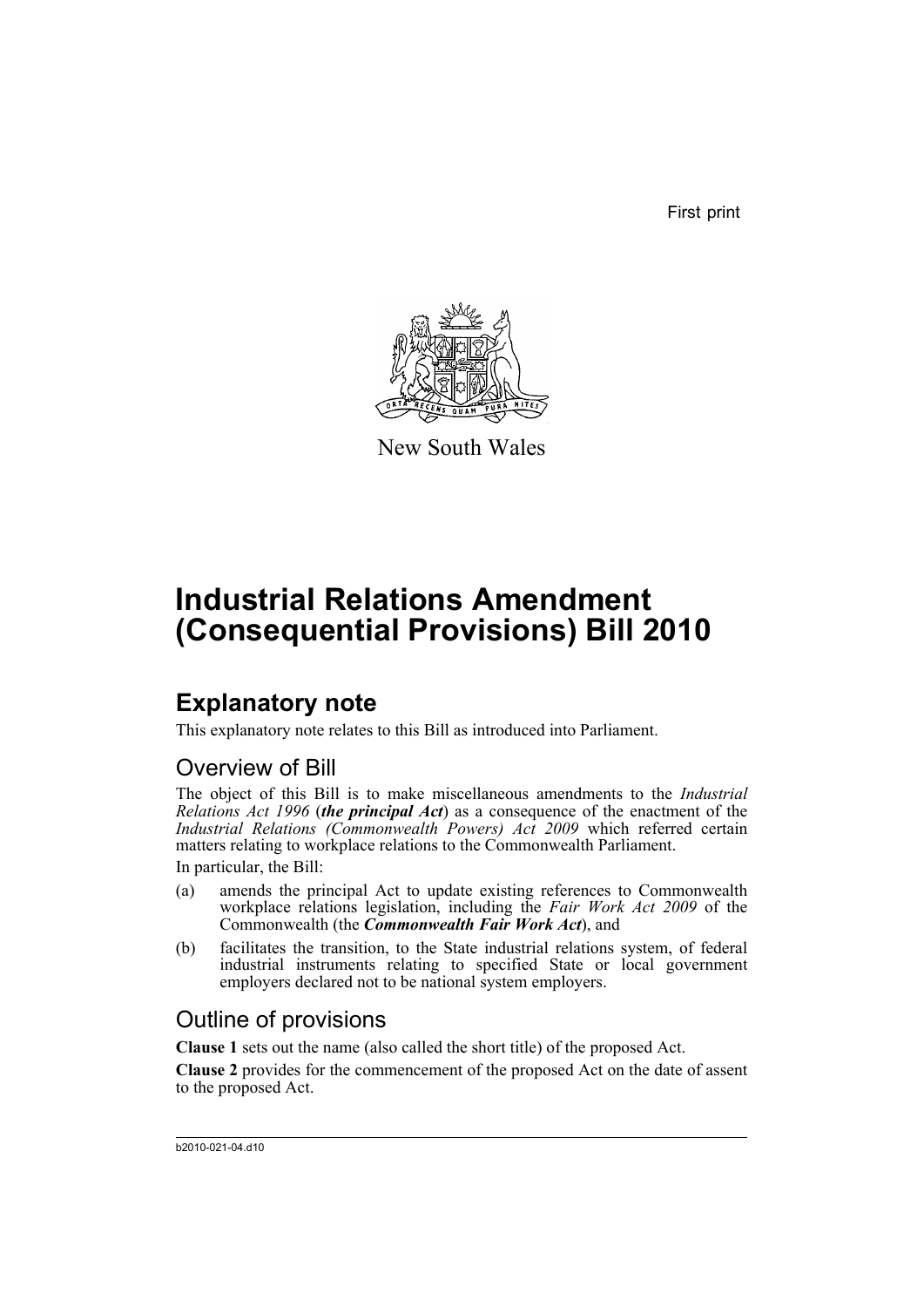Explanatory note

### **Schedule 1 Amendment of Industrial Relations Act 1996 No 17**

**Schedule 1 [1]** provides that federal industrial instruments relating to specified State or local government employers that are declared by the Minister not to be national system employers under the Commonwealth Fair Work Act will be established as either State awards or enterprise agreements under the principal Act. The Industrial Relations Commission of NSW will have power to vary such awards or agreements or provide exemptions where necessary.

**Schedule 1 [4]** makes an amendment consequential on the enactment of the Commonwealth Fair Work Act to provide that decisions of the Minimum Wage Panel and a Full Bench of Fair Work Australia (instead of the now defunct Australian Industrial Relations Commission) will be decisions that the Industrial Relations Commission of NSW must adopt and apply to State awards, unless the Commission is satisfied that the decision is not consistent with the objects of the principal Act or that there are other good reasons for not doing so.

**Schedule 1 [10]** makes it clear that the Industrial Relations Commission of NSW may exercise certain dispute resolution functions in respect of federal enterprise agreements known as preserved State agreements, which were continued under the *Fair Work (Transitional Provisions and Consequential Amendments) Act 2009* of the Commonwealth.

**Schedule 1 [2], [3], [5]–[9] and [11]–[15]** make amendments by way of statute law revision to update references to Commonwealth workplace relations legislation, as referred to in the Overview above.

## **Schedule 2 Amendment of Long Service Leave Act 1955 No 38**

**Schedule 2** makes a statute law revision amendment to the *Long Service Leave Act 1955* to update a reference to a definition of an award.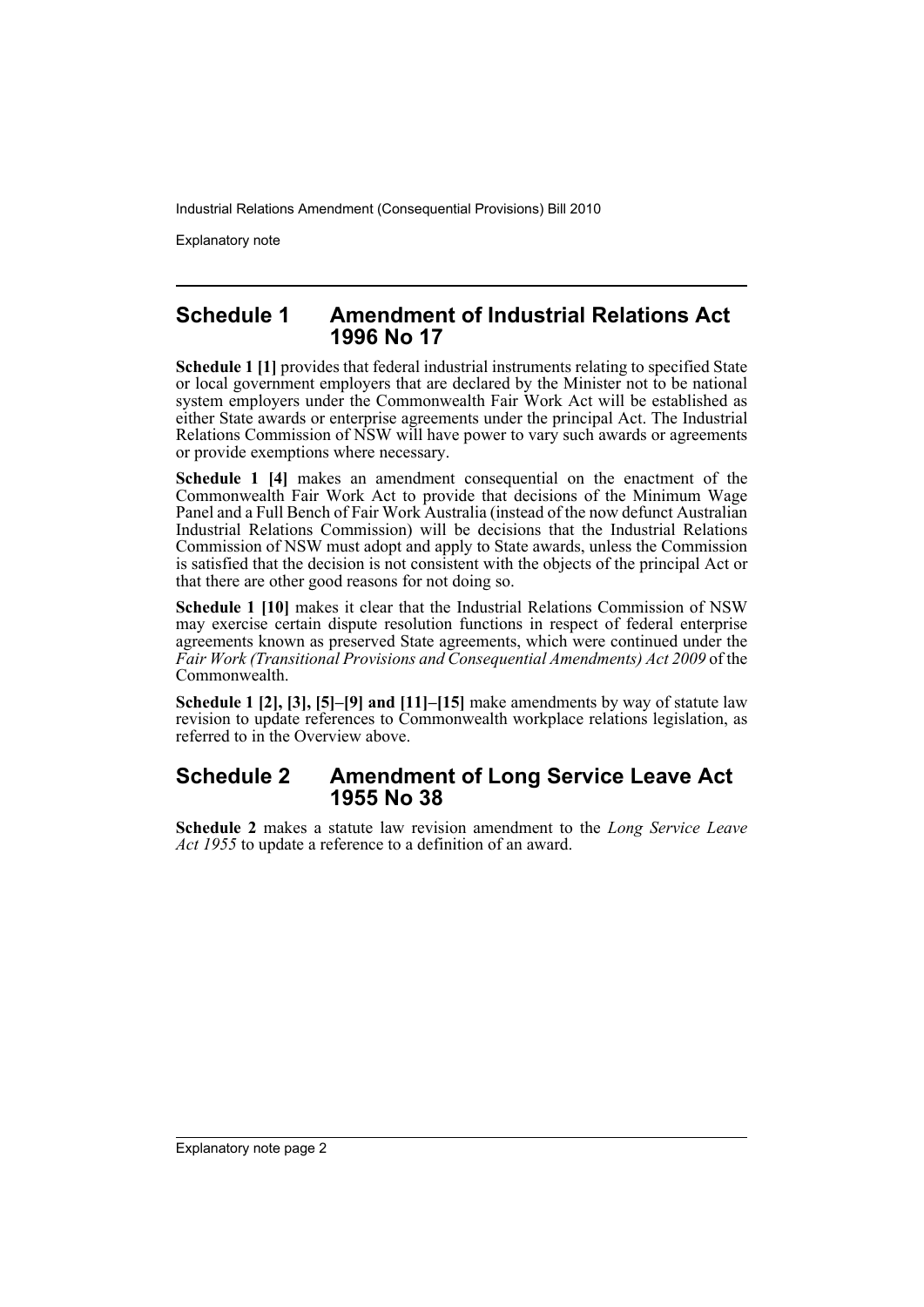First print



New South Wales

# **Industrial Relations Amendment (Consequential Provisions) Bill 2010**

## **Contents**

|            |                                                           | Page |
|------------|-----------------------------------------------------------|------|
| 1.         | Name of Act                                               |      |
|            | 2 Commencement                                            | 2    |
| Schedule 1 | Amendment of Industrial Relations Act 1996 No 17          | 3    |
|            | Schedule 2 Amendment of Long Service Leave Act 1955 No 38 |      |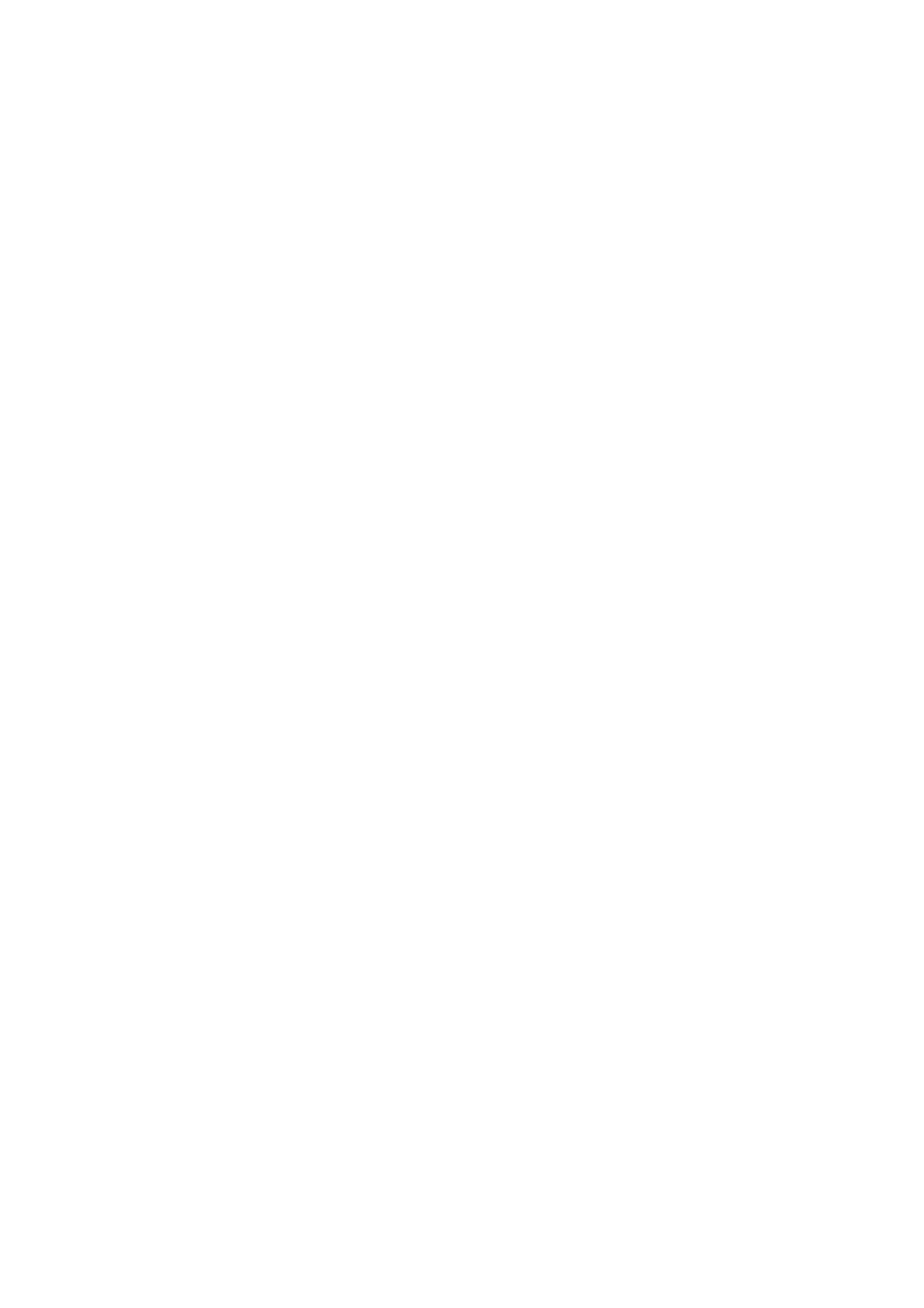

New South Wales

# **Industrial Relations Amendment (Consequential Provisions) Bill 2010**

No , 2010

### **A Bill for**

An Act to amend the *Industrial Relations Act 1996* as a consequence of the enactment of the *Industrial Relations (Commonwealth Powers) Act 2009*; and for other purposes.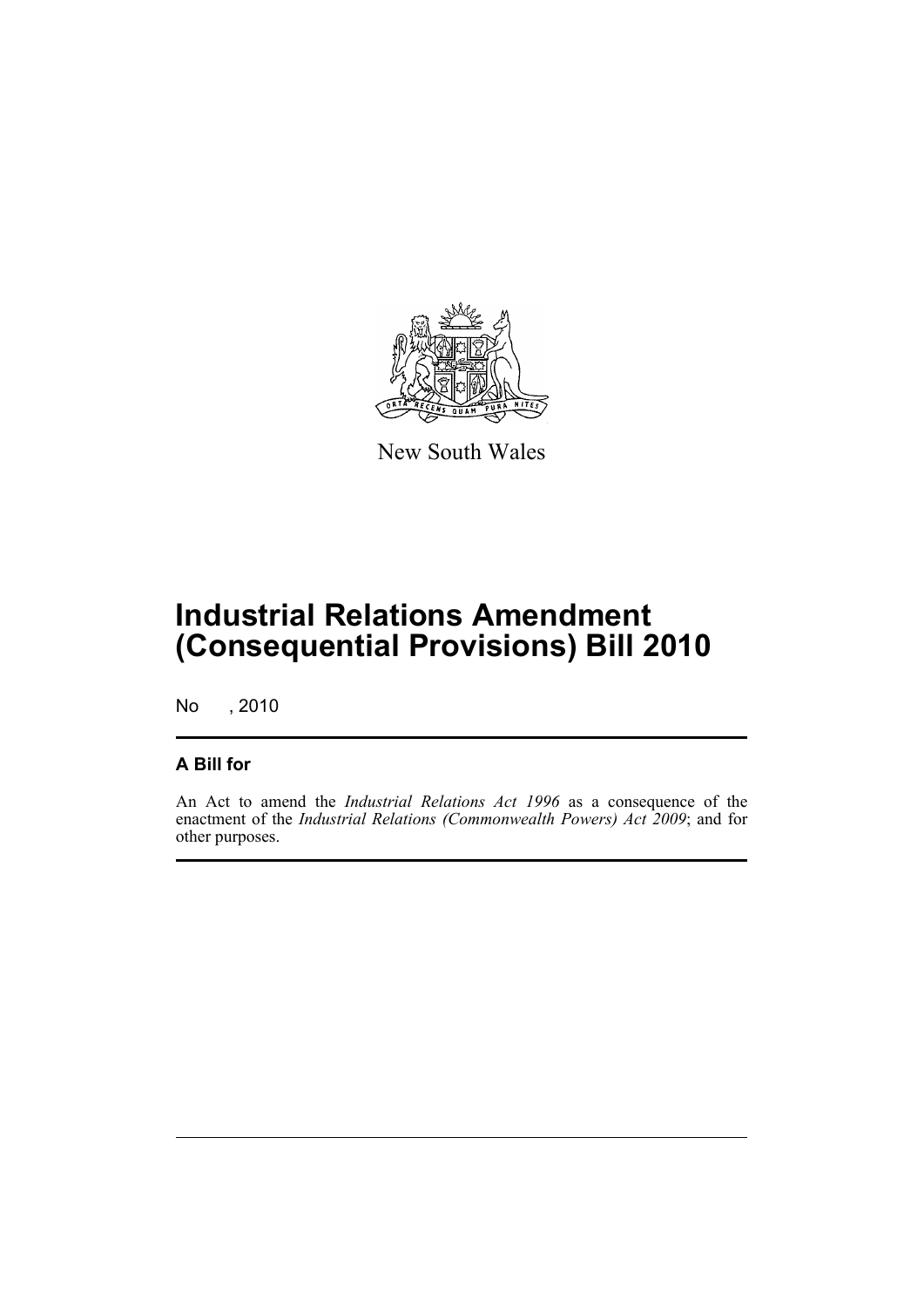<span id="page-5-1"></span><span id="page-5-0"></span>

| The Legislature of New South Wales enacts: |                                                                                               | 1                   |  |
|--------------------------------------------|-----------------------------------------------------------------------------------------------|---------------------|--|
|                                            | Name of Act                                                                                   |                     |  |
|                                            | This Act is the <i>Industrial Relations Amendment (Consequential</i><br>Provisions) Act 2010. | 3<br>$\overline{4}$ |  |
|                                            | Commencement                                                                                  | 5                   |  |
|                                            | This Act commences on the date of assent to this Act.                                         | 6                   |  |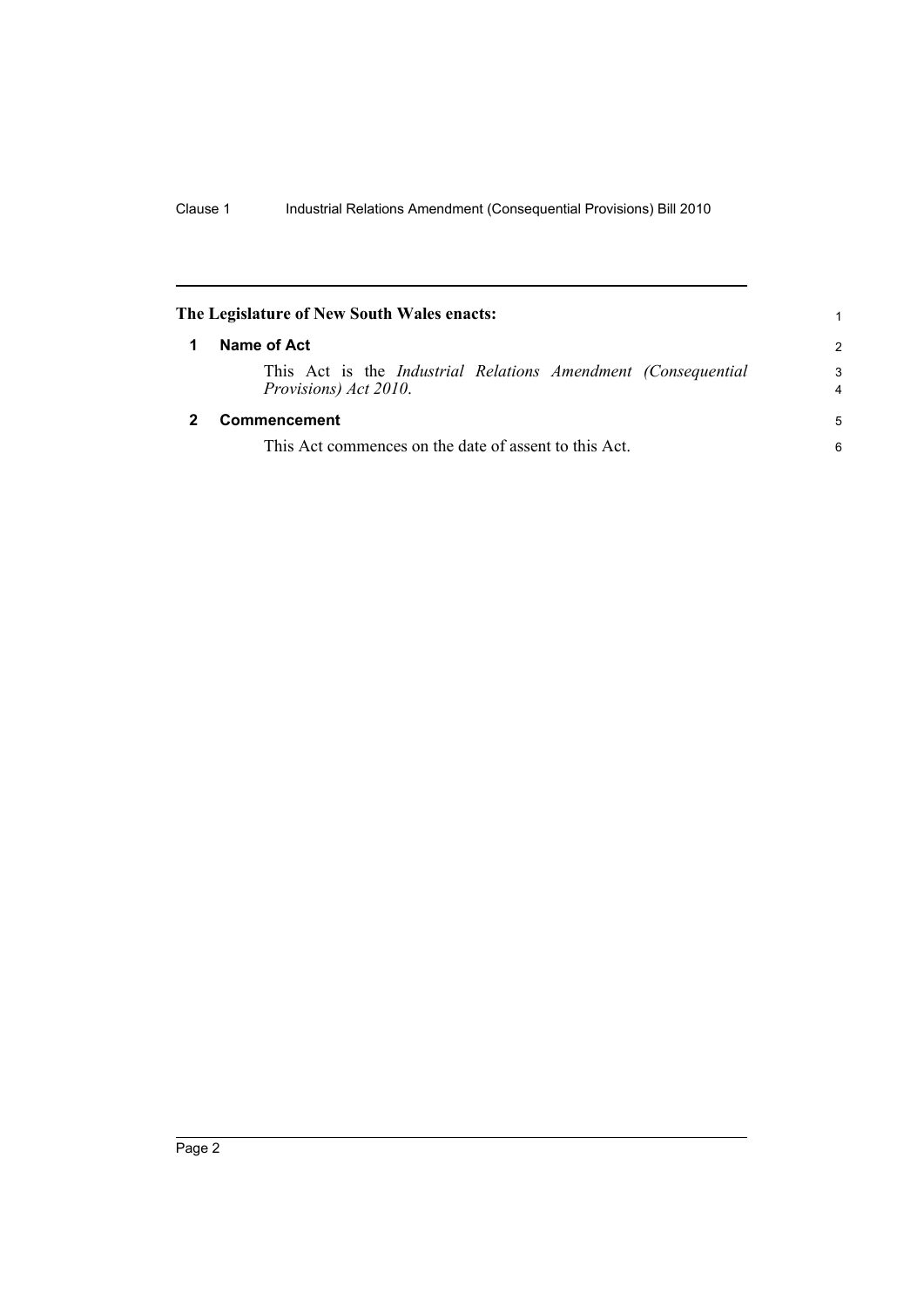Amendment of Industrial Relations Act 1996 No 17 Schedule 1

1  $\mathfrak{p}$ 

### <span id="page-6-0"></span>**Schedule 1 Amendment of Industrial Relations Act 1996 No 17**

#### **[1] Section 9A Employers declared not to be national system employers**

Insert after section 9A (2):

- (3) If an eligible employer is declared not to be a national system employer, an industrial instrument (the *transitional State instrument*) is, on the declaration, taken to be established under this Act with the same terms and provisions of any federal industrial instrument that applied to the employees of that employer immediately before the declaration, subject to this section and to any modifications as are necessary or as may be prescribed by the regulations.
- (4) Subject to subsection (5), the transitional State instrument is, depending on the nature of the corresponding federal industrial instrument, taken to be either an award or an enterprise agreement under this Act.
- (5) The Commission may, on the application of the Minister or any party to the transitional State instrument:
	- (a) make a determination as to whether the instrument is to be taken to be an award or an enterprise agreement under this Act, and
	- (b) vary or revoke any term or provision of the instrument if the Commission is satisfied that it is fair and reasonable to do so in the circumstances, and
	- (c) exempt a party to the instrument from any provision of this Act if the Commission is satisfied that it is fair and reasonable to do so in the circumstances.
- (6) If the transitional State instrument provides for any matter, including remuneration or conditions of employment, that does not meet the requirements set out in Division 2 of Part 1 of Chapter 2, the instrument is taken to be modified to the extent necessary to meet those requirements (but only in the case where the instrument is taken to be an award under this Act).
- (7) The transitional State instrument applies (unless earlier rescinded or terminated in accordance with this Act) for a nominal term that ends on the earlier of the following dates, and after that date, applies until rescinded or terminated in accordance with this Act:
	- (a) the end of the day that is 2 years after the relevant eligible employer was declared not to be a national system employer,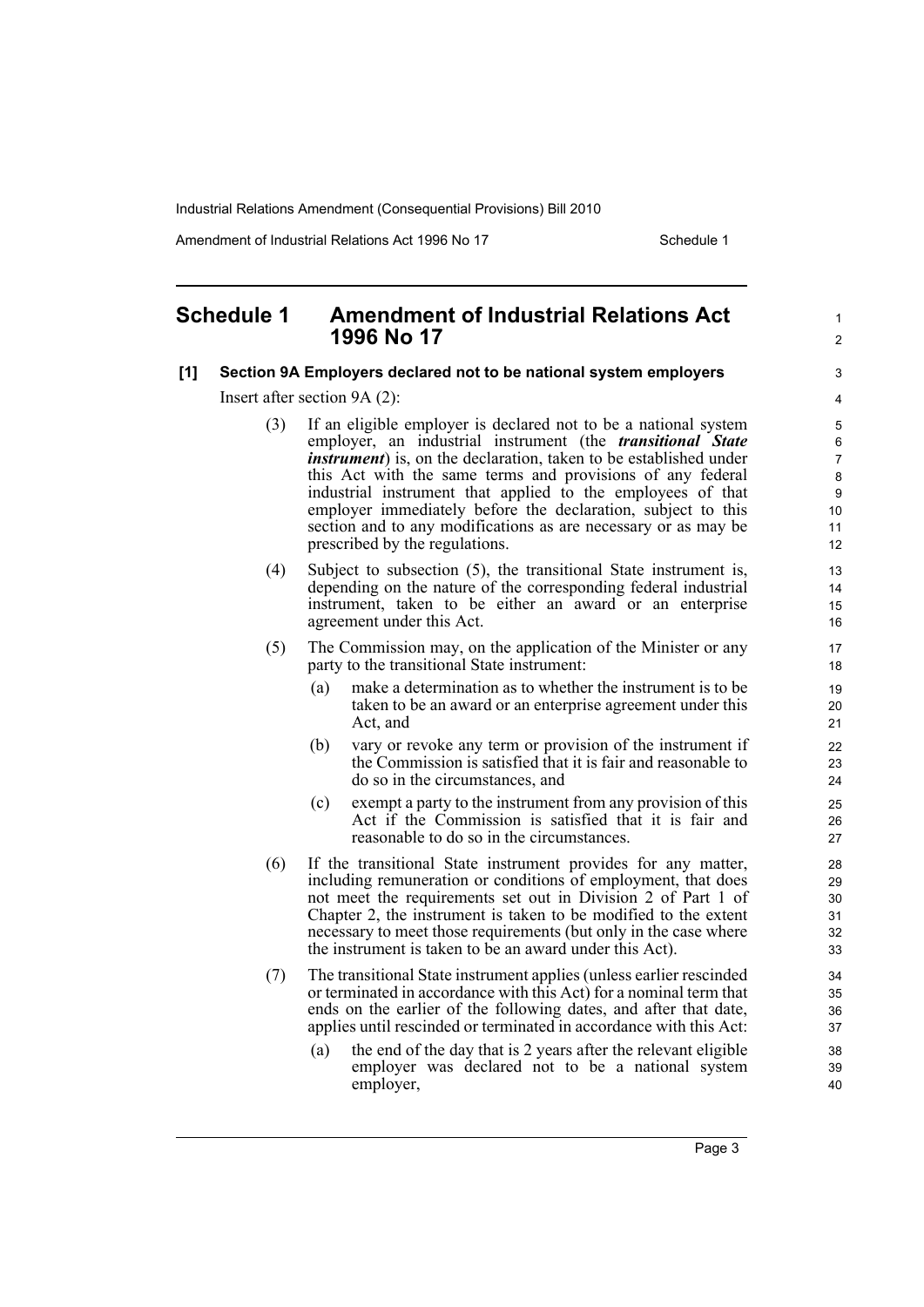Schedule 1 Amendment of Industrial Relations Act 1996 No 17

|                                | (b)                               | the end of the day that is the expiry date of the<br>corresponding federal industrial instrument.                                                                                                                                                                                                |  |
|--------------------------------|-----------------------------------|--------------------------------------------------------------------------------------------------------------------------------------------------------------------------------------------------------------------------------------------------------------------------------------------------|--|
| (8)                            |                                   | The regulations may make provision for or with respect to the<br>application of this Act to transitional State instruments.                                                                                                                                                                      |  |
| (9)                            |                                   | In this section:                                                                                                                                                                                                                                                                                 |  |
|                                |                                   | federal industrial instrument means:                                                                                                                                                                                                                                                             |  |
|                                | (a)                               | a fair work instrument under the Fair Work Act 2009 of the<br>Commonwealth, or                                                                                                                                                                                                                   |  |
|                                | (b)                               | a Division 2B State instrument under Schedule 3A to the<br>Fair Work (Transitional Provisions and Consequential<br>Amendments) Act 2009 of the Commonwealth, or                                                                                                                                  |  |
|                                | (c)                               | an instrument given continuing effect under Schedule 3 to<br>the Fair Work (Transitional Provisions and Consequential<br><i>Amendments) Act 2009</i> of the Commonwealth, other than<br>the following:                                                                                           |  |
|                                |                                   | (i)<br>an Australian workplace agreement,                                                                                                                                                                                                                                                        |  |
|                                |                                   | a pre-reform Australian workplace agreement,<br>(ii)                                                                                                                                                                                                                                             |  |
|                                |                                   | an individual transitional employment agreement.<br>(iii)                                                                                                                                                                                                                                        |  |
| <b>Section 28A Definitions</b> |                                   |                                                                                                                                                                                                                                                                                                  |  |
|                                |                                   | Omit the definition of <b>Federal award</b> . Insert instead:                                                                                                                                                                                                                                    |  |
|                                |                                   | <b>Federal award means:</b>                                                                                                                                                                                                                                                                      |  |
|                                | (a)                               | a modern award within the meaning of the Fair Work<br><i>Act 2009</i> of the Commonwealth, or                                                                                                                                                                                                    |  |
|                                | (b)                               | a Division 2B State award under Schedule 3A to the Fair<br>(Transitional Provisions<br>Work<br>and Consequential<br>Amendments) Act 2009 of the Commonwealth.                                                                                                                                    |  |
|                                |                                   | Section 41 Enterprise agreements prevail over State awards                                                                                                                                                                                                                                       |  |
|                                |                                   | Omit the note at the end of the section.                                                                                                                                                                                                                                                         |  |
| <b>Section 48</b>              |                                   |                                                                                                                                                                                                                                                                                                  |  |
|                                | Omit the section. Insert instead: |                                                                                                                                                                                                                                                                                                  |  |
| 48                             |                                   | What is a National decision?                                                                                                                                                                                                                                                                     |  |
|                                |                                   | A National decision is a decision of the Minimum Wage Panel<br>or a Full Bench of Fair Work Australia that generally affects, or<br>is likely to generally affect, the conditions of employment of<br>employees in New South Wales who are subject to the<br>jurisdiction of that panel or body. |  |
|                                |                                   |                                                                                                                                                                                                                                                                                                  |  |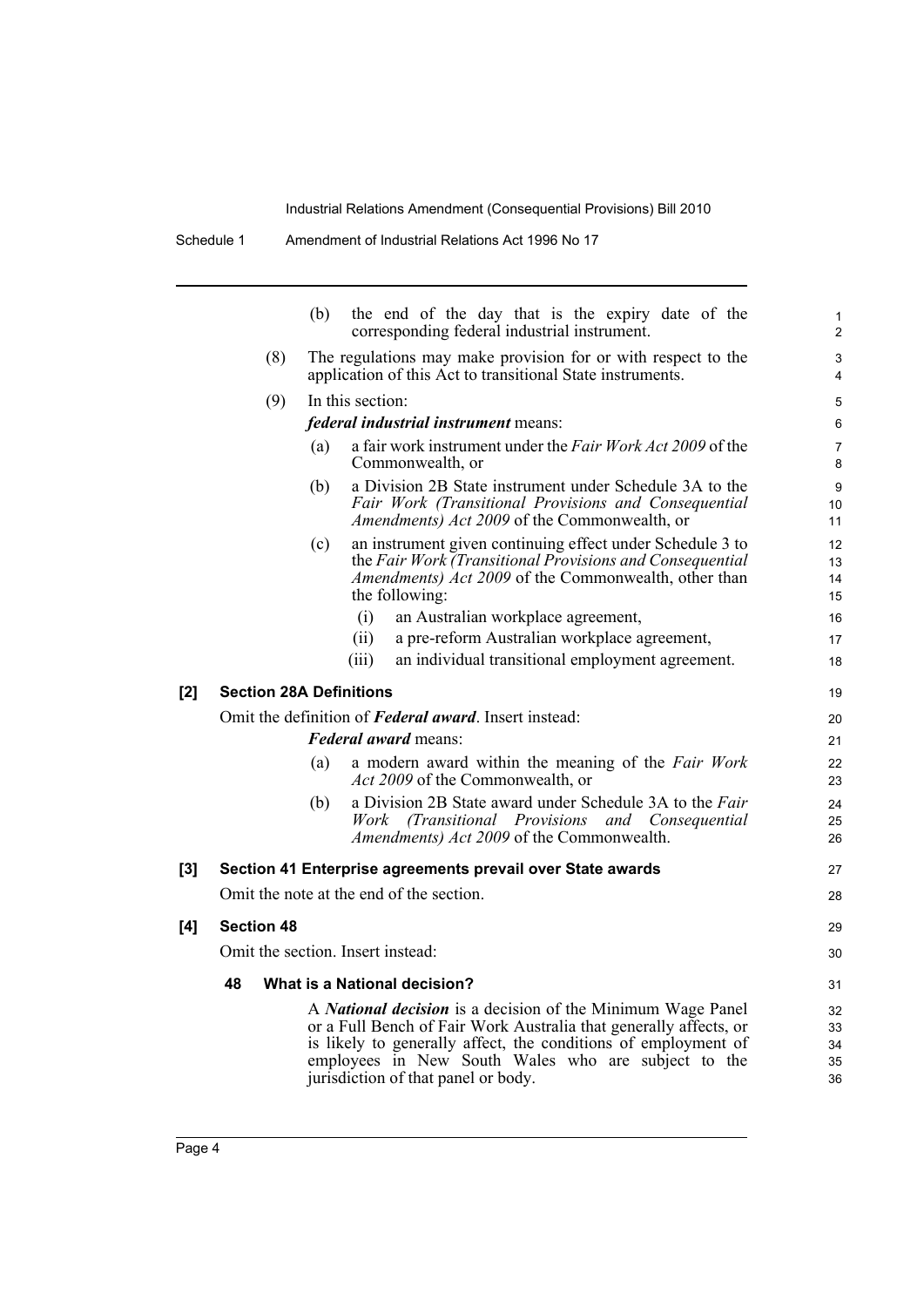Amendment of Industrial Relations Act 1996 No 17 Schedule 1

| [5]    | <b>Section 83 Application of Part</b>                                                                                                                                                                                              | $\mathbf{1}$         |  |  |
|--------|------------------------------------------------------------------------------------------------------------------------------------------------------------------------------------------------------------------------------------|----------------------|--|--|
|        | Omit<br>Australian<br>Industrial<br>Relations<br>Commission"<br>"the<br>from<br>section 83 $(1A)$ (a).                                                                                                                             | $\overline{2}$<br>3  |  |  |
|        | Insert instead "Fair Work Australia".                                                                                                                                                                                              | 4                    |  |  |
| [6]    | <b>Section 83 (1A) (b)</b>                                                                                                                                                                                                         | 5                    |  |  |
|        | Omit "Workplace Relations Act 1996". Insert instead "Fair Work Act 2009".                                                                                                                                                          | 6                    |  |  |
| $[7]$  | Section 83 (5), definition of "Federal award"                                                                                                                                                                                      | 7                    |  |  |
|        | Omit the definition. Insert instead:                                                                                                                                                                                               | 8                    |  |  |
|        | <b>Federal award means:</b>                                                                                                                                                                                                        |                      |  |  |
|        |                                                                                                                                                                                                                                    | 9                    |  |  |
|        | a modern award within the meaning of the Fair Work<br>(a)<br>Act 2009 of the Commonwealth, or                                                                                                                                      | 10<br>11             |  |  |
|        | a Division 2B State award under Schedule 3A to the Fair<br>(b)<br>(Transitional Provisions and Consequential)<br>Work<br>Amendments) Act 2009 of the Commonwealth.                                                                 | 12<br>13<br>14       |  |  |
| [8]    | Section 83 (5), definition of "industrial instrument"                                                                                                                                                                              | 15                   |  |  |
|        | Omit "or other Federal industrial instrument".                                                                                                                                                                                     | 16                   |  |  |
| [9]    | Section 146B Commission may exercise certain dispute resolution<br>functions under federal enterprise agreements                                                                                                                   | 17<br>18             |  |  |
|        | Omit the note at the end of section 146B (1).                                                                                                                                                                                      | 19                   |  |  |
| $[10]$ | Section 146B (8), definition of "federal enterprise agreement"                                                                                                                                                                     | 20                   |  |  |
|        | Omit the definition. Insert instead:                                                                                                                                                                                               | 21                   |  |  |
|        | <i>federal enterprise agreement</i> means:                                                                                                                                                                                         | 22                   |  |  |
|        | an enterprise agreement, or<br>(a)                                                                                                                                                                                                 | 23                   |  |  |
|        | (b)<br>a preserved State agreement (but only if the nominal term<br>of the agreement has not yet expired),                                                                                                                         | 24<br>25             |  |  |
|        | within the meaning of the federal Act (and includes any<br>workplace agreement within the meaning of the former<br>Workplace Relations Act 1996 of the Commonwealth that<br>continues in force under the law of the Commonwealth). | 26<br>27<br>28<br>29 |  |  |
| $[11]$ | Sections 217 (4), 239 (3), 281 and 290                                                                                                                                                                                             | 30                   |  |  |
|        | Omit "Workplace Relations Act 1996" wherever occurring.                                                                                                                                                                            | 31                   |  |  |
|        | Insert instead "Fair Work (Registered Organisations) Act 2009".                                                                                                                                                                    | 32                   |  |  |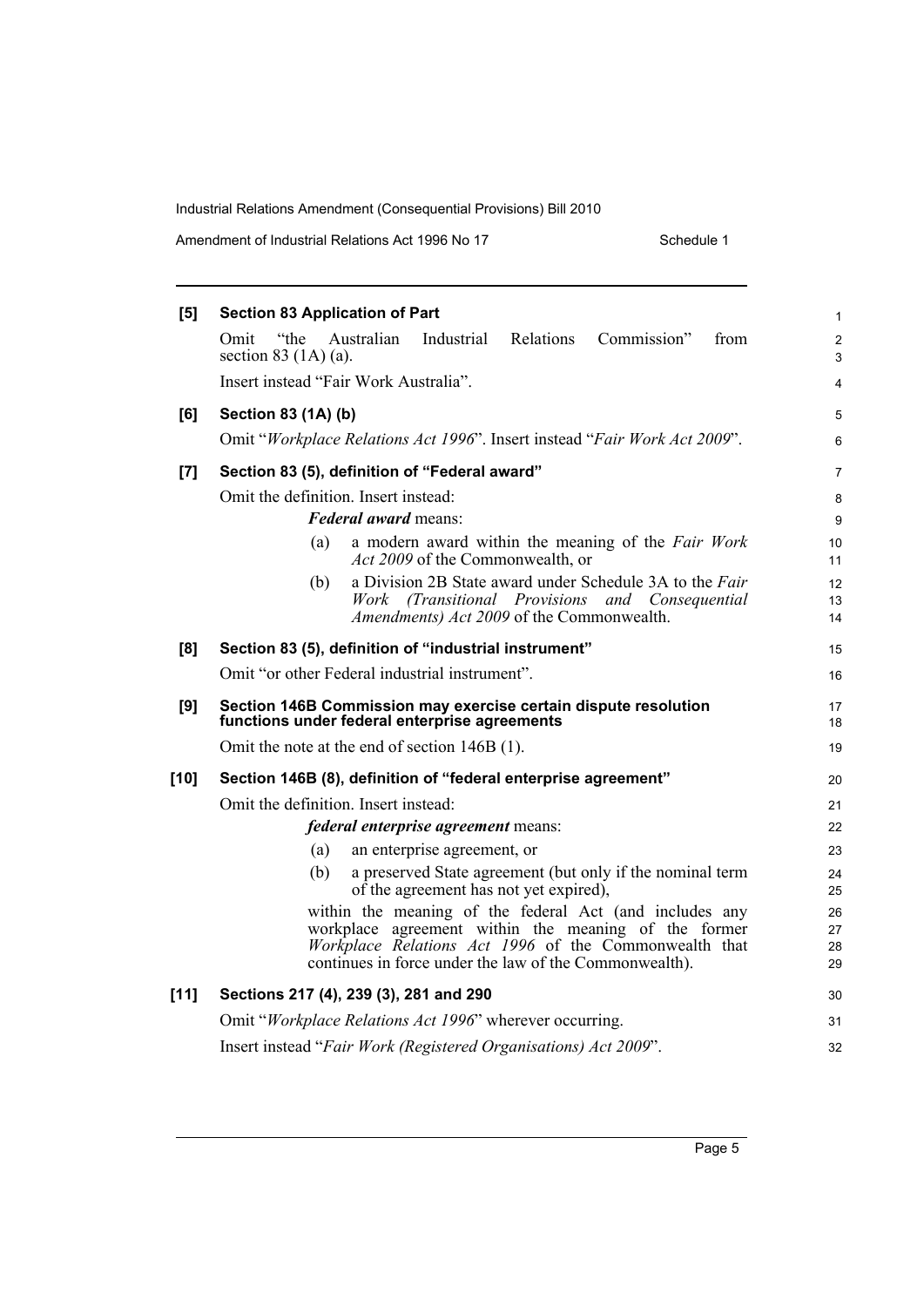Schedule 1 Amendment of Industrial Relations Act 1996 No 17

### **[12] Section 249 Regulations**

Omit section 249 (2). Insert instead:

Any such regulations may deal with any of the matters dealt with in Chapter 7 of the *Fair Work (Registered Organisations) Act 2009* of the Commonwealth in connection with the election of officers of organisations registered under that Act. The regulations may adopt the provisions of that Chapter, with or without modification.

### **[13] Section 282 Regulations**

Omit section 282 (2). Insert instead:

Any such regulations may deal with any of the matters dealt with in Chapter 8 of the *Fair Work (Registered Organisations) Act 2009* of the Commonwealth in connection with the accounts and audit of organisations registered under that Act. The regulations may adopt the provisions of that Chapter, with or without modification.

### **[14] Section 283 Regulations**

Omit section 283 (2). Insert instead:

(2) Any such regulations may deal with any of the matters dealt with in Chapter 3 of the *Fair Work (Registered Organisations) Act 2009* of the Commonwealth in connection with the amalgamation of organisations registered under that Act. The regulations may adopt the provisions of that Chapter, with or without modification.

#### **[15] Dictionary**

Omit the definition of *Australian Industrial Relations Commission*.

Insert instead in alphabetical order:

*Fair Work Australia* means Fair Work Australia established under the *Fair Work Act 2009* of the Commonwealth, and includes any successor to that body.

*Minimum Wage Panel* means the Minimum Wage Panel constituted under the *Fair Work Act 2009* of the Commonwealth, and includes any successor to that panel.